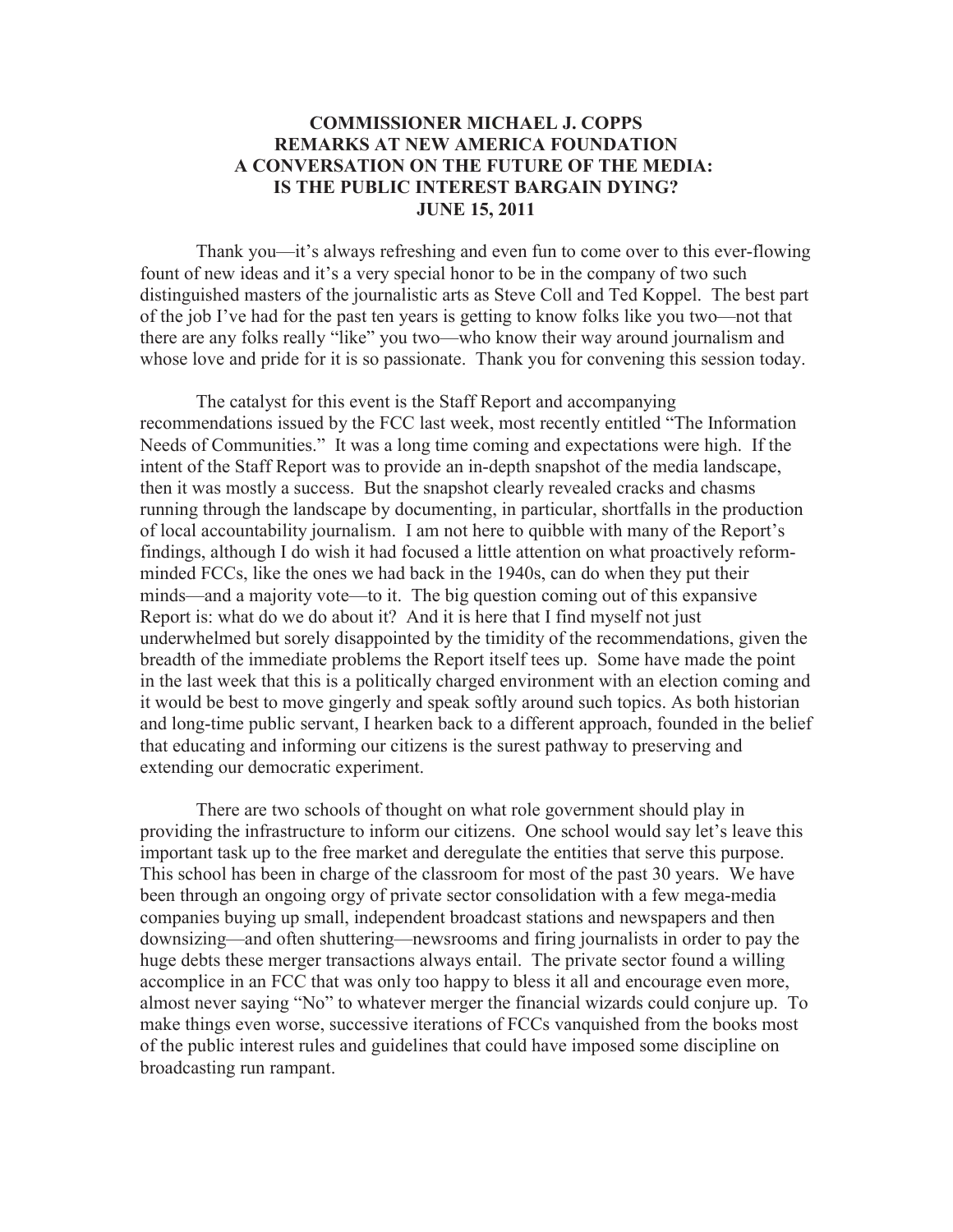Additionally, and not to be deflected by a third-rail issue, the advocates of the hands-off approach begin and end their argument with the First Amendment which, according to them, grants a monopoly privilege to those who can afford to make use of the airwaves. Once upon a time long ago, I taught the history of the First Amendment and it turns out it's a little more complex than those who believe its mere mention must silence all debate. I find it instructive that our Founding Fathers, *who wrote the Amendment*, went on in very short order to build post roads and subsidize the delivery of newspapers on the clearly-stated premise that their fledgling experiment in selfgovernment depended rather significantly upon a well-informed citizenry that could cast its votes based on the best facts available. They saw this as perfectly legitimate public policy. To repeat, these were the same Founders who gave us the First Amendment in the first place. Maybe those whose sole recourse is to shout "First Amendment" to shut off all discussion should study their Washington, Madison and Jefferson a little more thoroughly. By the way, it was a continuation of this same theory that led government in the century just past to license the airwaves to those who pledged to serve the public interest. And it is the same theory that is to this day still regnant Supreme Court doctrine: "It is the purpose of the First Amendment to preserve an uninhibited marketplace of ideas in which truth will ultimately prevail." We could argue this all day and that's not the purpose of this session, but neither do advocates of media reform need to cower in the corner when the Do-Nothings try to shout us down.

The second school maintains that there is a role for government in general and the Federal Communications Commission in particular: that role is to ensure that the public's spectrum is put to the public purpose of informing democracy's dialogue. Under this theory, a license to broadcast is a privilege, not a God-given right, and the privilege of keeping that license depends upon the caliber of trusteeship a station delivers.

Let's tackle the facts. Right now, and it's no surprise to this group I'm sure, somewhere around 90%-plus of the news and information journalism Americans rely on originates in traditional journalism—newspapers and broadcasting. There may be lots of channels and avenues out there to distribute what is produced, but what is produced is much less than it used to be. Everywhere around us are telling signs that the news and information journalism we relied on for so long is failing us today. Perhaps a quarter of the journalistic work force is walking the street in search of a job rather than working the beat in search of a story. Investigative journalism is an endangered species. In a society where watchdog journalism is absolutely essential, more than two dozen states don't have a single reporter accredited to Capitol Hill. How's that for holding the powerful accountable? At the state level, legions of lobbyists outnumber professional journalists by orders of magnitude. And, Steve Waldman's Report tells us, more than one-third of our commercial broadcasters offer little to no news to their communities of license. As America's news and information sources keep shrinking, hundreds of stories that could inform our citizens go untold, indeed undiscovered.

"Ah, but wait," some say, "all this is talk of yesteryear. The Digital Age is here, everything has changed, and a little patience will inevitably be rewarded with new and better media." I yield to no one in believing that the Digital Age holds amazing promise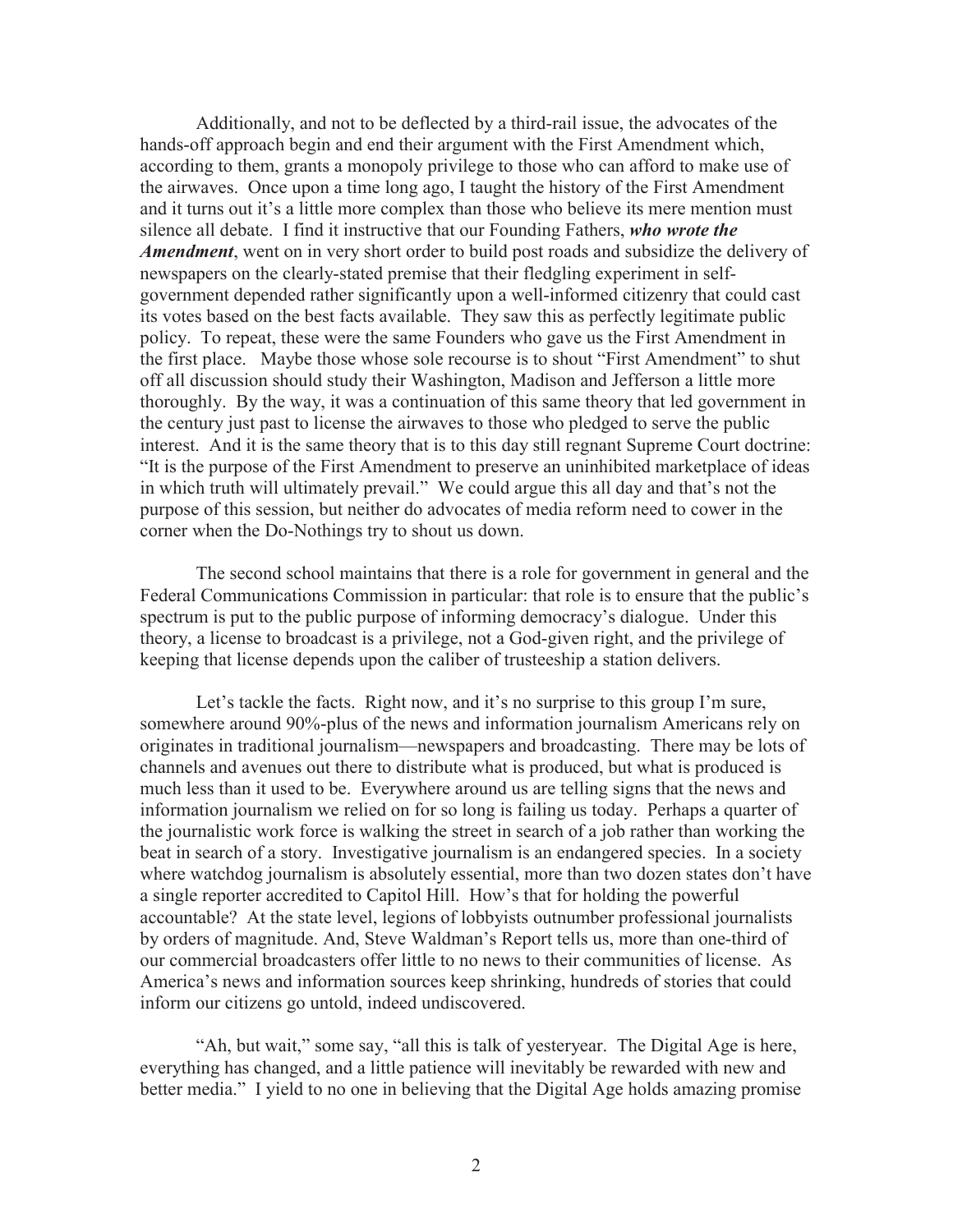for expanding the scope of our democratic discourse. The Staff Report recognizes this and the present Commission has focused tremendous and commendable energy on both broadband deployment and adoption. But let's recognize up-front that building a new town-square paved with broadband bricks and stacked with good news and information is not going to happen on auto-pilot. Don't fall for that one. If all goes well, the Internet will one day open wide avenues to enhance the in-depth journalism the country needs. If all goes well, we will find platforms where diverse voices don't just talk, but where they actually have a shot at being heard. There is a lot of commendable experimentation going on to devise innovative models for Internet journalism. I hope these experiments propagate and multiply. As of June 15, 2011, however, what we have gained in support for news and journalism on the Internet does not match what we have lost in the traditional practice of those crafts. Simply put, the Internet cannot fulfill its democratic potential without sustainable journalism.

Today the first five studies examining the FCC's rules for the Congressionallymandated Quadrennial Review were released. One of the studies entitled "Less of the Same: The Lack of Local News on the Internet" was written by Matthew Hindman, author of the book "The Myth of Digital Democracy." If you haven't read it, you should. The study underscores a point illustrated in Steve Waldman's Staff Report: that news online has not yet plugged the gaps left behind by the erosion of traditional journalism. Consider this: Only 16 of the top 100 markets have an unaffiliated Internet news source that reaches even a one-percent audience threshold. Yes, I said *one per cent*! Or this: Local news online is less than one-half of one per cent of page views. Hindman's conclusion appears to be that there are far too few online news sites at this point to say they have added much to media diversity.

There is data showing that minorities are adopting wireless broadband at a quicker pace than their counterparts, but is there content geared toward these audiences? The Hindman study shows that markets that have either heavily African-American or Hispanic populations have fewer Internet-only news sites. If the majority of hyperlocal sites are taking hold in affluent areas that can support advertising, have we really dealt with diversity and competition concerns—or have we just moved media injustice onto a new field?

There are many other questions. Here is one: are we leaving behind the gatekeepers of the past only to recreate them anew online? We can't just put our fate in the hands of new technology and trust that all will be well. Technology can do good things—and not-so-good. It depends upon how it is used and how it is guided. In his remarkable book *The Master Switch*, Tim Wu makes the telling point that the technical properties of a communications system have less to do with determining freedom of expression than does the industry structure surrounding it. And if the industry structure that wreaked so much havoc on our traditional media is now migrating to new media and there are signs that it is—think about how woefully that undermines the opportunitycreating dynamism of the Internet to nourish our small "d" democratic dialogue.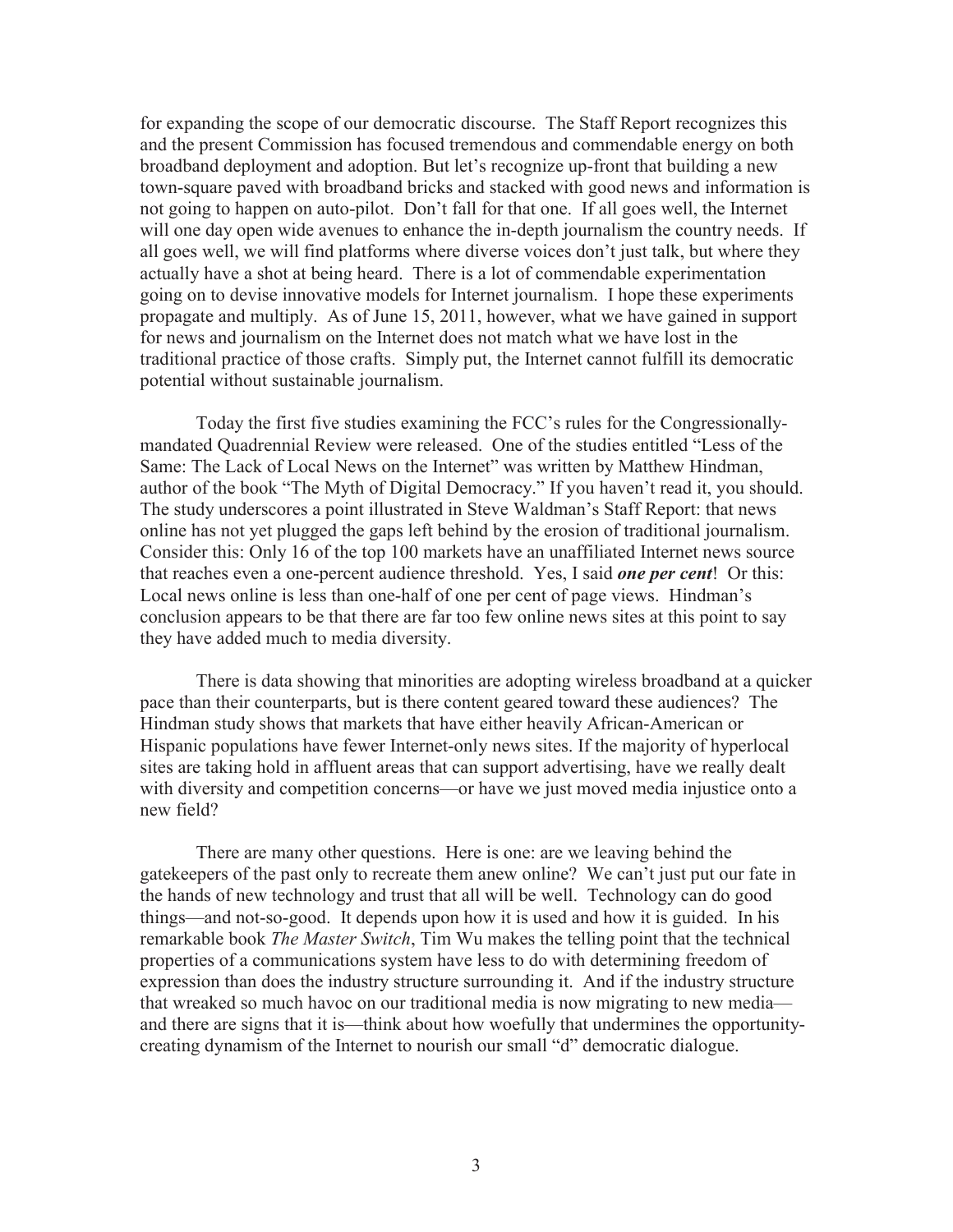As you will have concluded by now, I don't believe the FCC's just-released Staff Report, for all its many merits of analysis and some good suggestions, too, responds to the urgency of the crisis. Too often, the recommendations don't track the analysis. I believe that many Americans are ready for a bolder approach. People want action. They get more and more consolidation. People want action. They witness instead the weakening little-by-little of the rules meant to serve the public interest. People want action. But what has been said through these cautious recommendations is that the same media market that has turned news into infotainment, closed bureaus for a bigger dividend check, canned journalists for bigger CEO salaries and given up on doing real news—that media market is mostly vibrant and there is no overall crisis in news or information.

So instead of bold Commission action, the Staff Report tinkers around the edges by urging philanthropies to mend their ways and do a better job of supporting media innovation; by asking Congress to pass new tax incentives; and by suggesting the federal government distribute more of its advertising through local media. Good ideas all—but not on the same level as the threat. The Harry Truman poster on my office wall says "The buck stops here." The FCC has passed the buck for too long.

For itself, the Commission relies almost exclusively on online disclosure as the remedy for our media ills. I'm all for disclosure and, in fact, voted for the Enhanced Disclosure proceeding that was approved by the Commission back in 2007 and has since been hung up in some strange never-never land between the Commission and the Office of Management and Budget. Let's free it, fine-tune it, implement it and get on with the job, I say. But the recommendation seems to be to start over, cut significantly down on the information that would go online, use information from just a sample week rather than over the course of time, and then wait for this "transparency" to cure all ills. For those who have been toiling away for decades working to make the media more reflective of this diverse country there is little consolation in more transparency absent some increased leverage so they have a shot at succeeding with an actual complaint.

Let's keep in mind that disclosure is a means to an end—not an end in itself. If disclosure brings to public light actions that require redress, where is the redress to be found? Some will doubt whether it is to be found in a Commission that has for most of 30 years sworn off public interest rules and guidelines and now seems ready to declare the whole idea a relic of history. Why would consumers even bother to plumb the Internet looking at public files if there is so little confidence their effort will be rewarded with remedial action? Over the years some hearty souls have gone through the paper files, amassed their evidence, and petitioned the Commission to deny relicensing, all to no effect. What is the benefit of moving that hapless process online?

Instead of playing taps for public interest obligations policy, the Commission would be better advised to give it a try. We shouldn't thrust aside that which has seldom had an occasion to be implemented. Why dismiss, for just one example, a real relicensing process as a failure when we haven't even attempted to use it for more than a generation? When we had public interest guidelines on the books, they did encourage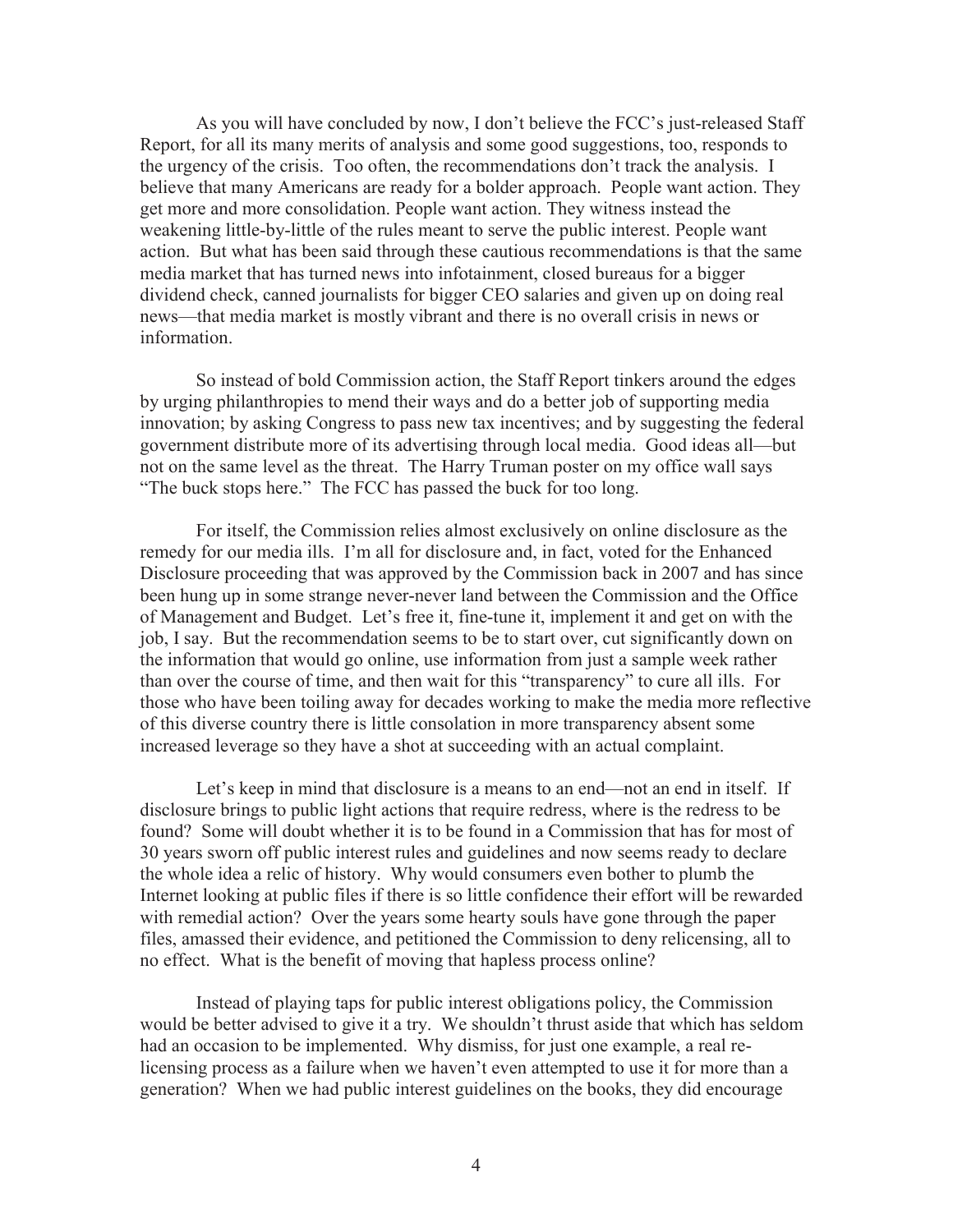broadcaster restraint and they did encourage more real news and information. I've talked to a lot of the old hands who were practicing broadcast journalists during and right after the great Ed Murrow generation, and just about unanimously they cite the statute and the potential for the FCC to take action as encouraging resource-intensive journalism. That was before the days of newsroom operations being seen as profit centers. The Staff Report itself reminds us that Bill Paley told his news operation that he had Jack Benny to make money so they should go out and gather news and not worry about where the funds were coming from—he would take care of that.

I have no illusion that the FCC can magically take us back to that approach, but I also have no doubt that we could stop the slide and travel some ways back toward news for the sake of news by implementing our statutory mandate to maintain a serious licensing and re-licensing process. There are other suggestions, I know, like imposing spectrum fees on broadcasters and giving the money to non-commercial media. I don't oppose that approach, although I like my idea better. But in any event, 40 years in this town tell me it would have been more practical to secure three votes at the Commission to exercise current authority than it is to wait for Congress to give the FCC additional authority in this precarious environment.

I am not here to suggest there is any silver bullet for the multi-pronged information infrastructure challenges that confront our country. But those who have a role to play should play it. FCC Public Interest oversight can affect broadcasting—from whence so much of our news comes—and even have some spill-over effects on some of the newspapers that are cross-owned. (Maybe there can be silver linings behind dark clouds!) The Commission should move quickly to complete—not cancel—its evidenceheavy Localism proceeding, finalize the Disclosure item, and implement many of the diversity proposals suggested to us by our own Diversity Advisory Committee over the past several years. The FCC should also hold full Commission hearings around the country—I suggested a minimum of three in the next three months to our Chairman—to hear directly from the American people what they think about the news and information they are receiving. This would also help jump-start a national dialogue on the future of our media. It's a discussion that I believe, based on my conversations with tens of thousand of citizens, the American people are willing, and indeed are eager, to hold. Remember back in 2003, when a previous Commission moved to gut our media ownership rules and some were saying no one out there really cared and three million people wrote in opposing the action? Those rules were put on hold. Who says citizen action can't work, even in these times when so few interests wield such outrageous power? Going beyond the FCC, the Administration could put together both inter-agency and public-private sector partnerships to discuss and develop creative ideas for our news and information needs. These are issues, after all, that were discussed in the last election.

We need to feel the urgency. Knowing that our news and information system is not, right now, supplying the depth and breadth of information a functioning democracy requires for informed decision-making, we must push hard for action. We need to be really engaged on this. If the sound of the trumpet be uncertain, who will respond to the call to battle, the Bible enjoins us. This is no time to be timid. There is no need to be